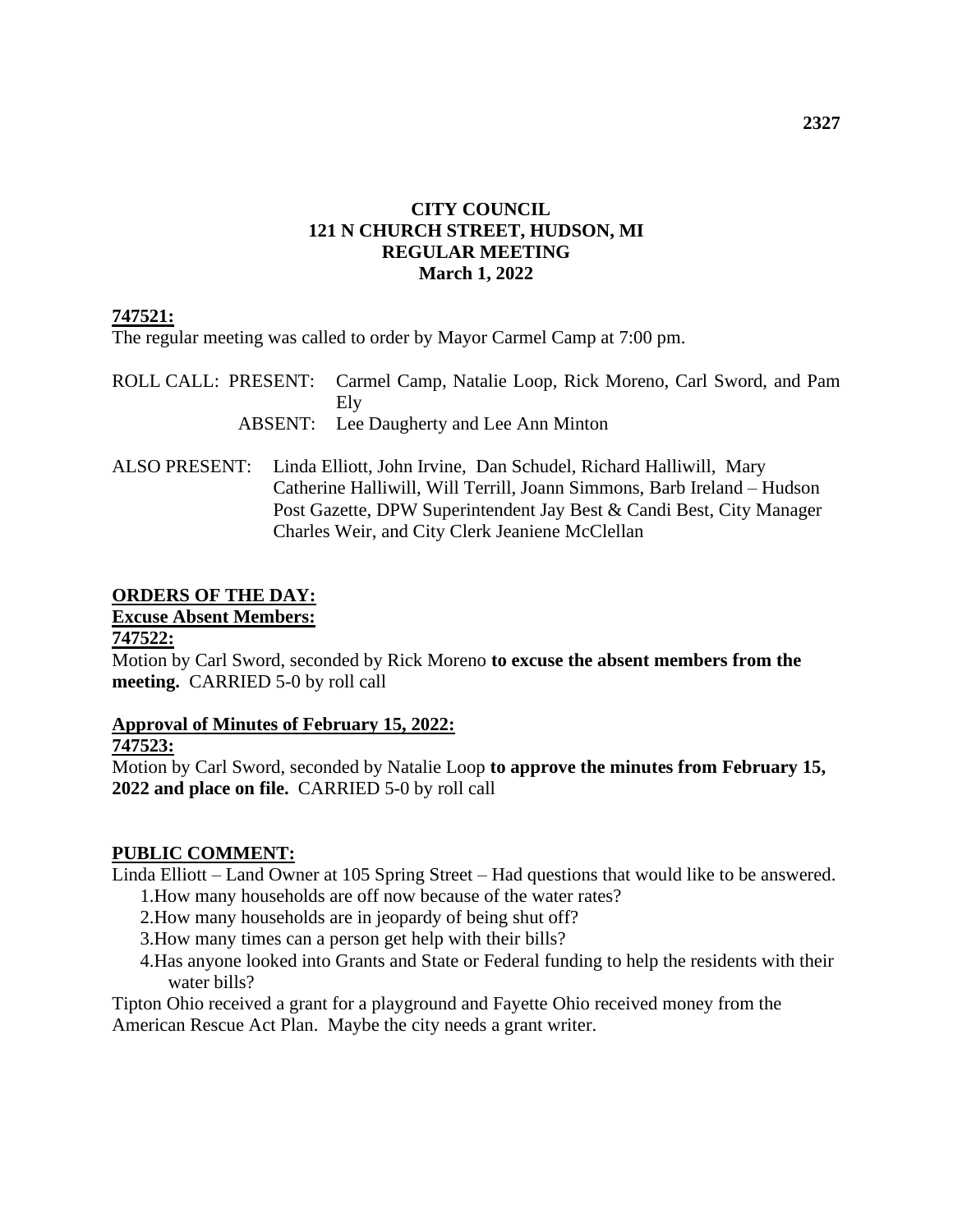John Irvine – 127 Lincoln Street – Would like someone to explain what the Board of Review's assessment means. What is the state equalization and why does it keeps going up? Also on Lincoln Street there is a pot hole so big that needs attention.

*DPW Superintendent Jay Best responded to Mr Irvine, the hole on Lincoln Street was next on the list for the next morning. DPW could not just put in the hole patch, that hole would need brim mix before the patch was added. It would be fixed Wednesday morning.*

## **NEW BUSINESS:**

### **Authorize: Submission of Act 51 Annual Mileage Certification Report:**

Under Act 51, the City Street Administrator (City Manager) is required to review the MDOT prepared map and certify the accuracy of the approved major and local street, as well as submit any changes from the previous year.

The governing body must give the Street Administrator authorization to certify the map and sign before it is submitted back to the State of Michigan.

For Council's information, the approved MDOT mileage for the certification period of July 1, 2021 to June 30, 2022 remains 6.73 miles of major streets and 9.97 miles of local streets, with no changes from the previous reporting period.

### **747524:**

Motion by Carl Sword, seconded by Pam Ely **authorize the Street Administrator to certify and submit the Act 51 Annual Mileage Certification Report for the period of July 1, 2021 to June 30, 2022.** CARRIED 5-0 by roll call vote.

### **Approve: Memorandum of Agreement with the Lenawee County Department on Aging:**

The most current MOA with the Lenawee County Department on Aging (LCDA) was due for a review June of 2021. Mr Weir had a meeting with the LCDA to discuss the agreement. The City is collecting \$700.00 a month from from the LCDA for the use of the Community Center.

Mr Weir reviewed the expenditures over the period that the Community Center was closed to the public due to COVID, and was able to get an accurate look at the expenses for just the LCDA. Over that period the City expended approximately \$1,600.00 covering the utilities. The electric bill at the Community Center averages \$700.00 a month.

The Council was given a copy of the email from Cari Rebottaro Director of the LCDA and the drafted MOA. In her email and the draft MOA the LCDA is requesting that the City be responsible for the trash dumpster at the Community Center in exchange for the LCDA continuing to provide cleaning products, paper towels and toilet paper. The price of the dumpster is approximately \$1,500.00 a year. In my opinion this would not help keep the Community Center Fund in the black. If the City was to provide cleaning and paper products, it would be far less than the cost of the dumpster.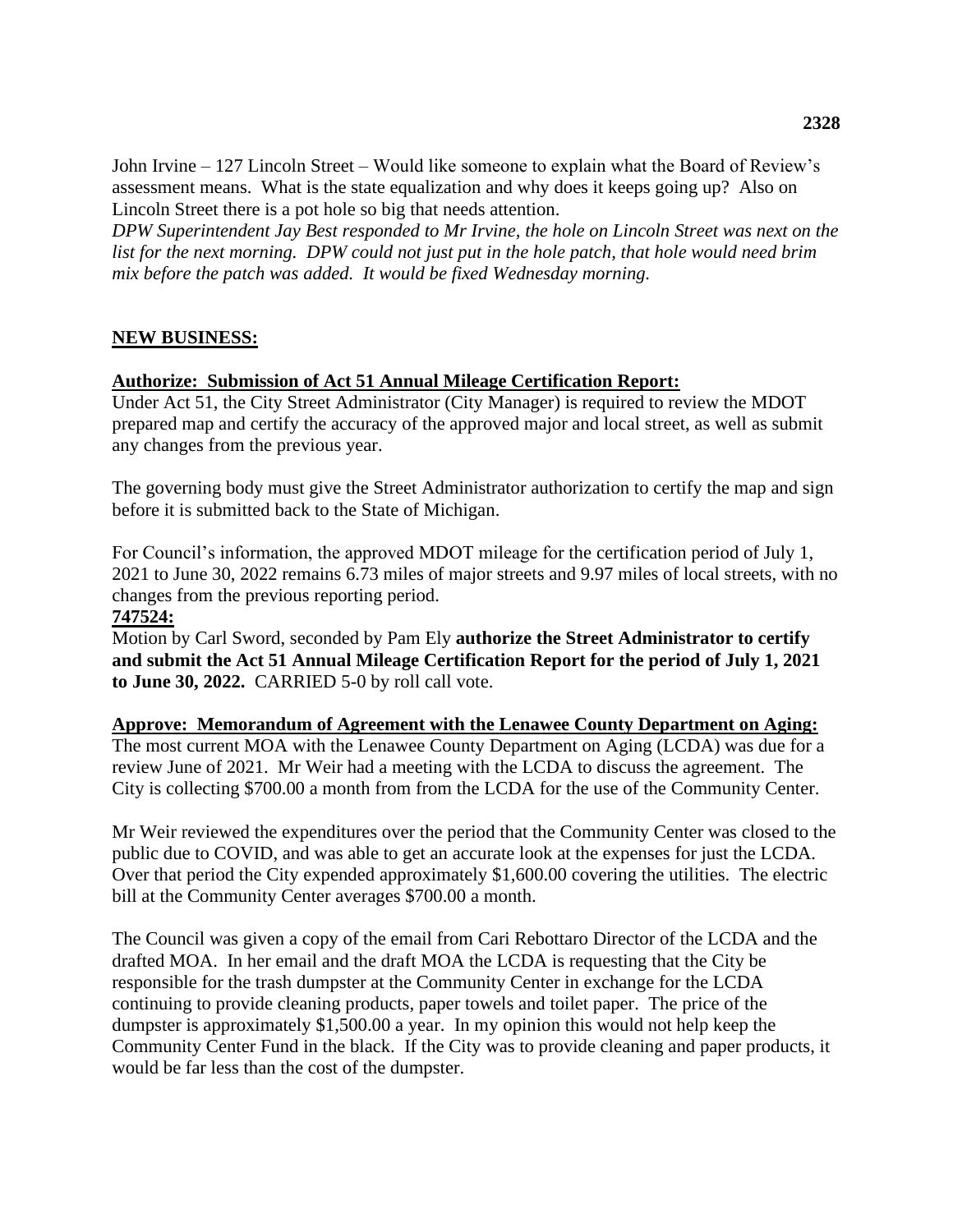## **747525:**

Motion by Natalie Loop, seconded by Carl Sword **approve the Memorandum of Agreement with the LCDA, with the revision of LCDA continuing to be responsible for the dumpster service at the Community Center, and authorizing the City Manager to sign the agreement.**  CARRIED 5-0 by roll call vote.

## **Approve: Transfer Clock Fund to the Hudson Carnegie District Library:**

Joann Simmons Director of the Hudson Carnegie District Library, gave the City Manager a letter dated February 22, 2022 advising him that the Library Board is requesting that the Town Clock funds and all files be transferred to the Library Board.

The original agreement is between Charles and Marjorie Blanks and the Hudson Public Library the 25<sup>th</sup> day of February 1982. Council was given a copy of the agreement between Mr. and Mrs. Blanks and the Hudson Library. They also received a copy of the letter from Ms. Simmons.

Mr Weir checked the General Ledger Accounts, and there is a balance of \$12,057.76 in the Cash Town Clock Fund. The City will have to transfer these funds to the Hudson Carnegie District Library. Once this is done, the City will have no further responsibility for managing the funds for the Town Clock.

### **747526:**

Motion by Carl Sword, seconded by Pam Ely **approve the transfer of funds from the Town Clock Fund 271-000-002.400, to the Hudson Carnegie District Library in the amount of \$12,057.76 and release all other documentation pertaining to the Town Clock.** CARRIED 5-0 by roll call vote.

### **Authorize: Open Bank Account (Fire Insurance Withholding Program):**

City Hall has received a check from an insurance company in the amount of \$13,835.00 reference a house fire on South Church Street January  $27<sup>th</sup>$  this year. Apparently the City in 1988 by resolution, agreed to participate with the Fire Insurance Withholding Program with the Department of Insurance and Financial Services (DIFS) of the State of Michigan. The funds are to be put into an escrow account until the fire damaged property is repaired or demolished. Once the damaged property has been repaired or demolished, the funds are to be released to the policy holder.

It is our understanding, that if the fire damaged property is not repaired or demolished, these funds may be allocated to the City for the cost of cleanup or demolition of the fire damaged property.

## **747527:**

Motion by Natalie Loop, seconded by Pam Ely **authorize the City Manager to open a bank account with County National Bank for the purpose of depositing the insurance escrow funds, in accordance with the Department of Insurance and Financial Services, Fire Insurance Withholding Program.** CARRIED 5-0 by roll call vote.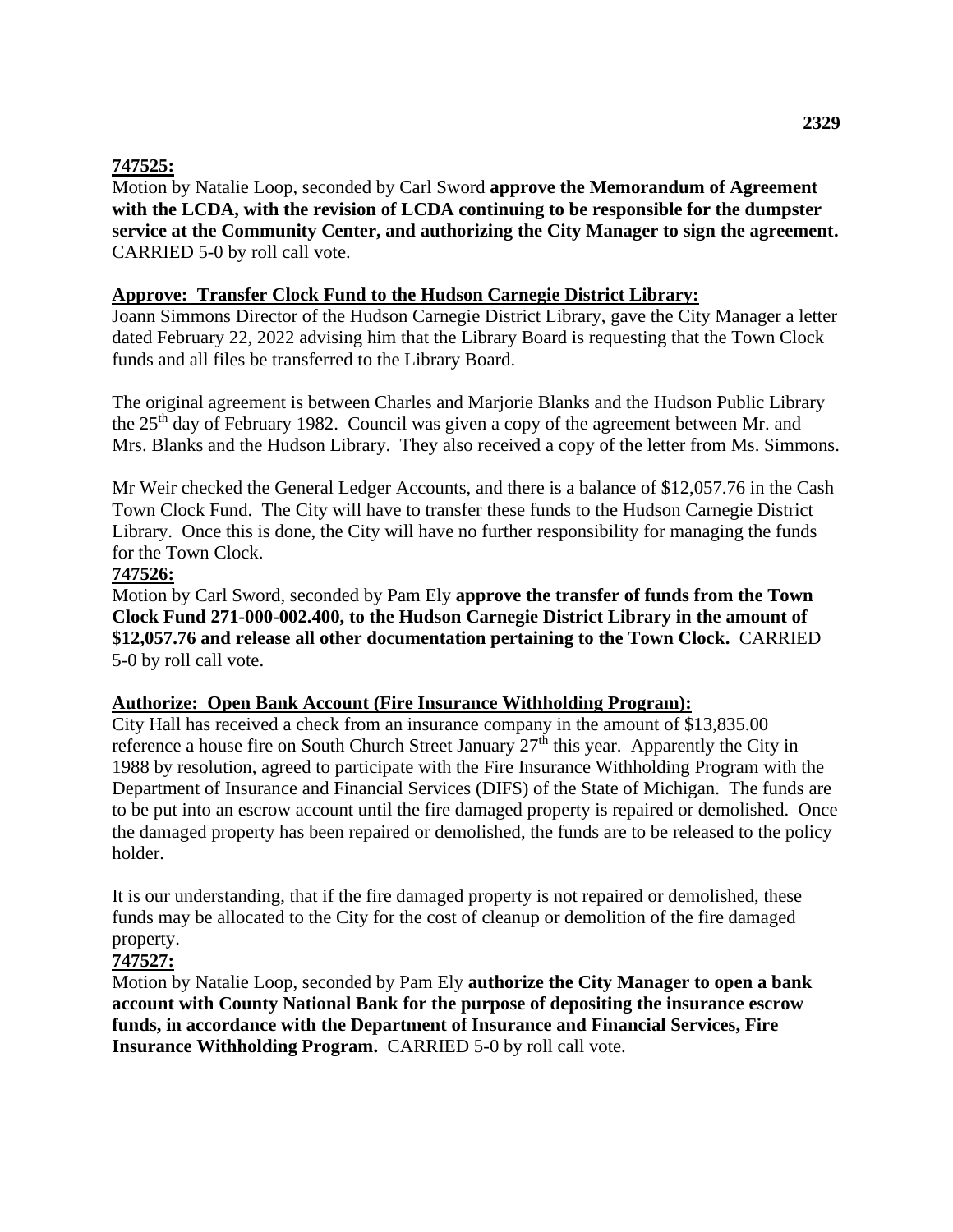## **UNFINISHED BUSINESS:**

## **Bills:**

|                               |             | <b>Bills to Council</b><br>March 1, 2022                   |  |  |
|-------------------------------|-------------|------------------------------------------------------------|--|--|
| <b>Bills to be Approved</b>   |             |                                                            |  |  |
| Modern Waste Systems          | \$9,746.45  | Refuse for February 2022                                   |  |  |
| <b>Michigan Gas Utilities</b> | \$1,065.09  | WWTP - February 2022 Statement                             |  |  |
| Renius & Renius               | \$1,512.50  | February 2022 Assessing Services                           |  |  |
| Total                         | \$12,324.04 |                                                            |  |  |
| <b>Bills to be Confirmed</b>  |             |                                                            |  |  |
| Blue Cross & Blue Shield      | \$29,883.05 | March 2022 Employee Health Insurance                       |  |  |
| FirstBank Card                | \$3,570.27  | WWTP - February 2022 Statement                             |  |  |
| <b>County National Bank</b>   | \$18,448.00 | Interest Payment on the 2021 Capital Improvement Bond      |  |  |
| <b>Briner Oil Company</b>     | \$1,151.33  | 296 gallons diesel @ \$2.99 216.9 gallons gasohol @ \$2.62 |  |  |
| Lincoln Life Insurance        | \$1,136.68  | Life Insurance for Employees - March 2022                  |  |  |
| Total                         | \$54,189.33 |                                                            |  |  |

### **747528:**

Motion by Rick Moreno, seconded by Natalie Loop **to pay the bills.** CARRIED 5-0 by roll call vote

# **Account Balances & Check Register:**

## **Account Balances:**

| <b>General Fund</b>         |                | \$176,334.32 |
|-----------------------------|----------------|--------------|
| <b>Cemetery Trust Fund</b>  |                | 2,262.45     |
| Major Street Fund           |                | \$87,575.61  |
| Local Street Fund           |                | \$93,250.19  |
| Fire Department Fund        |                | \$30,408.16  |
| <b>Recreation Fund</b>      | $\mathbb{S}^-$ | 6,018.40     |
| <b>Cemetery Foundation</b>  |                | \$26,798.53  |
| Ambulance                   |                | \$66,961.22  |
| <b>Community Center</b>     |                | \$21,515.93  |
| <b>Thompson Museum Fund</b> |                | \$57,662.33  |
| Library Fund                |                | \$11,992.33  |
| Thompson Library Fund       | \$             | 0.00         |
| Museum Fund                 |                | 43,154.50    |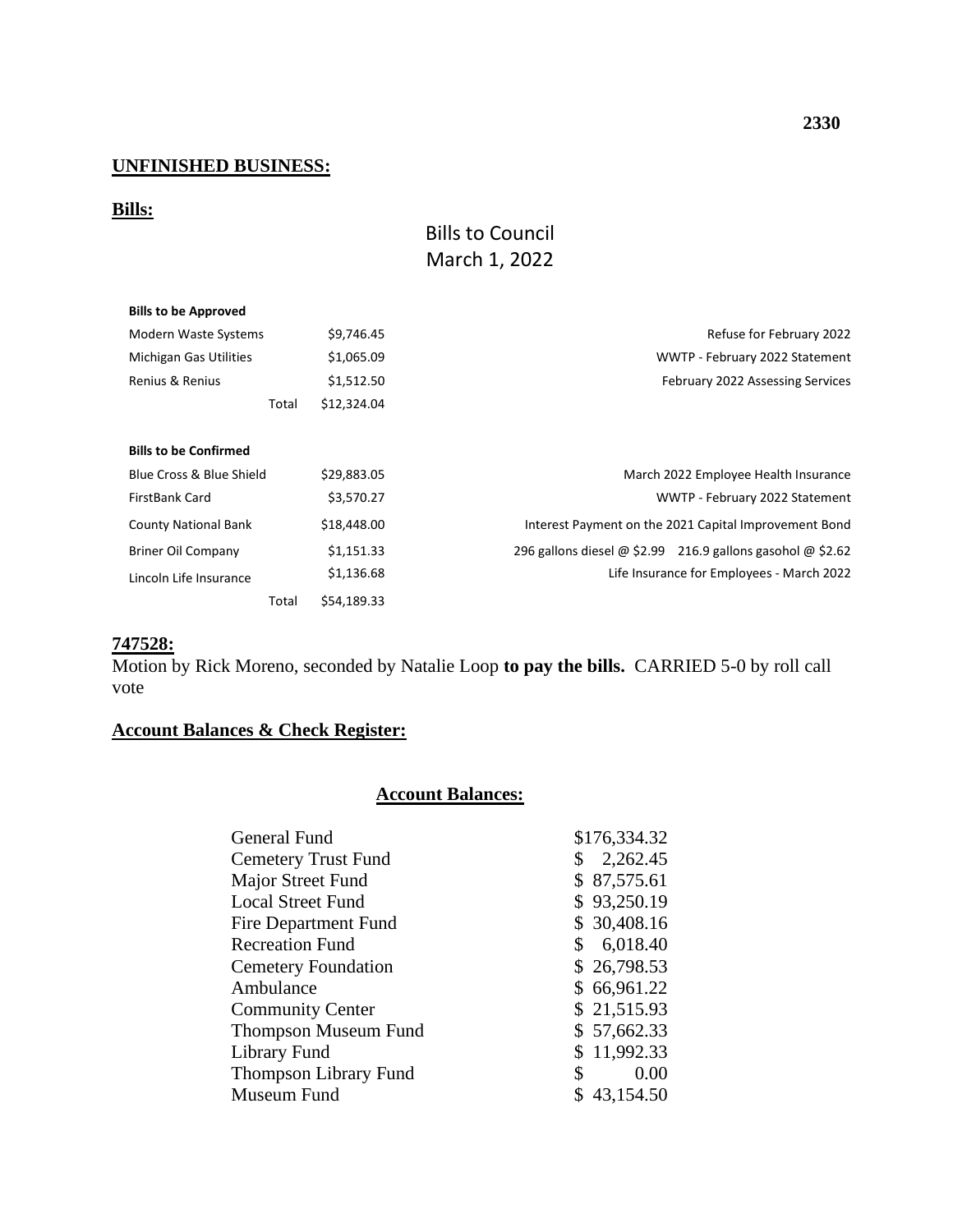| Downtown Development               | 9,099.43          |
|------------------------------------|-------------------|
| <b>Industrial Park Fund</b>        | \$14,145.01       |
| LDFA                               | S<br>0.00         |
| 2021 Capital Improvement Bond Fund | \$238,031.16      |
| Sidewalk Fund                      | 2,565.98          |
| <b>Utilities Fund</b>              | $-(\$120,483.76)$ |
| Motor Veh and Equip Fund           | \$217,585.75      |
| <b>Property Tax Collection</b>     | \$11,735.57       |
| <b>Income Tax Fund</b>             | \$125,636.25      |
| Payroll Fund                       | \$36,255.44       |

### **747529:**

Motion by Rick Moreno, seconded by Carl Sword **to accept the Account Balances & Check Register and place on file.** CARRIED 5-0 by roll call vote

### **Revenue Expenditure Report:**

## **747530:**

Motion by Carl Sword, seconded by Pam Ely **to accept the Revenue Expenditure Report and place on file.** CARRIED 5-0 by roll call vote

## **Department Head Reports:**

### **747531:**

Motion by Rick Moreno, seconded by Carl Sword **to accept the Department Head Reports and place on file.** CARRIED 5-0 by roll call vote

## **MANAGER'S REPORT:**

- DPW has started the Service Line home inspections for the DWAM Grant. Jay is also looking into all of the commercial accounts in the City to identify meter sizes. By doing this the City can look into a possible alternative billing for the commercial accounts which may be more equitable when billing customers for water and sewer services. This will take time to research and make possible changes going forward.
- DPW had two more water line breaks, one on Hemlock Street and the other on North Street. So far we have had six water main breaks this winter.
- Hudson Police Department is in the process of hiring another part-time officer. Chief Keck has not received any applications or notices of intent for the full-time position at this point. HPD is still managing to provide 24/7 coverage but it is requiring he full-time staff to adjust their hours to make it happen.
- The Waste Water Treatment Plant had several alarms with the melting snow and heavy rains. The plant has a maximum flow rate of 420,000 design flow. The plant had to switched over to high flow mode. Ted reported that the plant pumped over 1.5 million gallons in 24 hours. The actual number was over 2 millions gallons as the flow graph tops out at 1.5 million. Ted and Josh managed the high water to the best of their ability